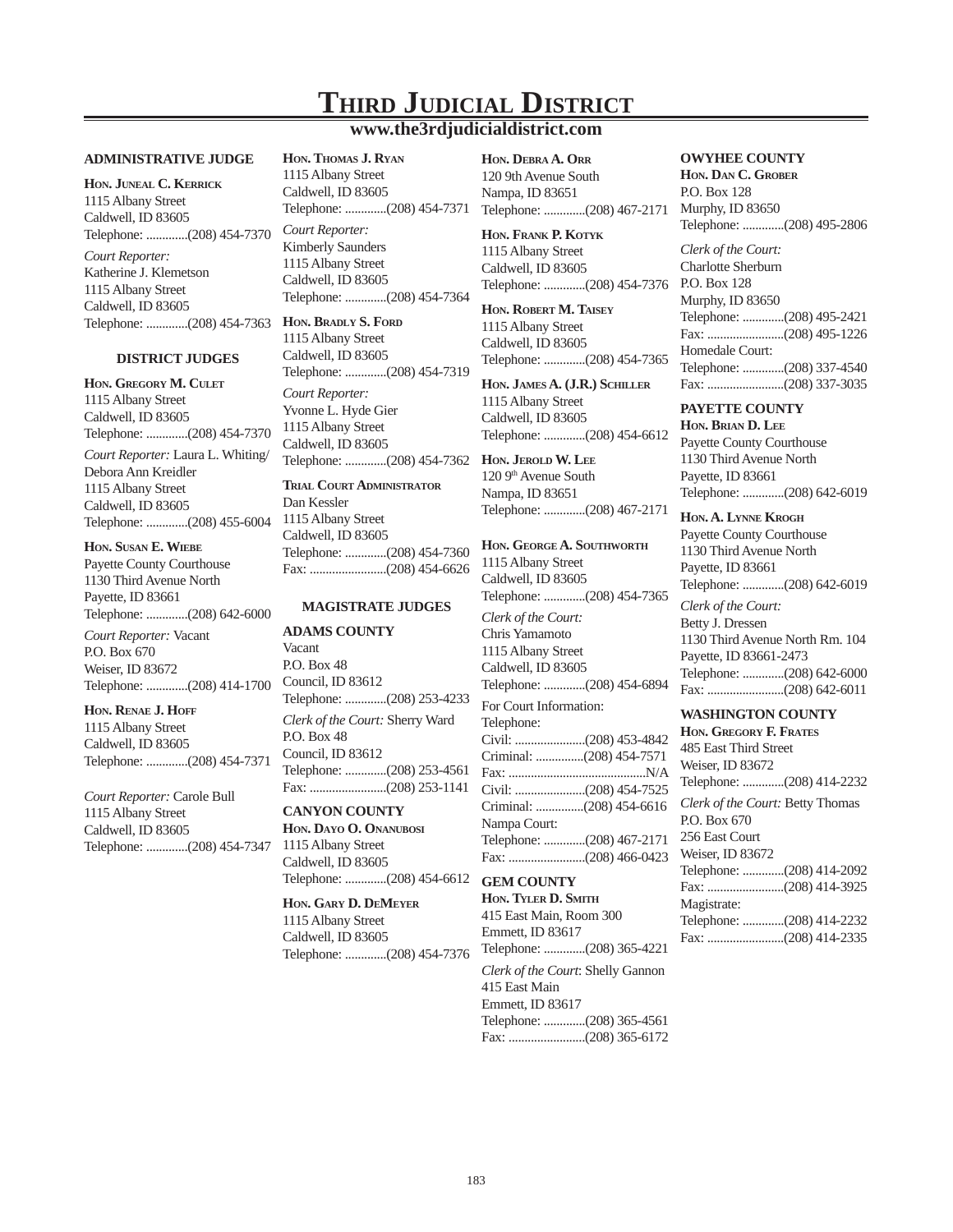# In the District Court of the Third Judicial District of the State of Idaho, in and for the Counties of Adams, Canyon, Gem, Owyhee, Payette and Washington **District Court Rules**

1. Law and Motion days are fixed in each county as follows:

| <b>Law and Motion days</b> |                             |                                                   |
|----------------------------|-----------------------------|---------------------------------------------------|
| County                     | <b>When/Date</b>            | <b>Time</b>                                       |
| <b>Adams</b>               | 1st Friday of month         | $9:30$ a.m.                                       |
| Canyon                     | Thursdays                   | $9:00$ a.m. Civil                                 |
|                            | Fridays                     | 9:00 a.m. Criminal                                |
| Gem                        | 2nd and 4th Monday of month | $9:00$ a.m.                                       |
| Owyhee                     | 2nd and 4th Friday of month | 9:30 a.m. Culet (2nd)<br>9 a.m. <b>Ryan</b> (4th) |
| <b>Pavette</b>             | 1st and 3rd Friday of month | $9:00$ a.m. Criminal<br>$1:30$ p.m. Civil         |
| Washington                 | 2nd and 4th Monday of month | $1:30$ p.m.                                       |

2. **Civil Trial Settings.** District Court civil cases will be set as follows:

A party desiring to have a cause placed on the trial calendar and set for trial and/or pretrial shall, file with the Clerk of the Court in which the case is pending, and serve on adverse counsel and the Administrative Judge in Chambers in Caldwell, Idaho, either personally or with the following form:

In the District Court of the Third Judicial District of the State of Idaho, in and for the County of

| Plaintiff, | Civil No.                |
|------------|--------------------------|
|            | <b>Request For Trial</b> |
| VS.        | and/or                   |
|            | <b>PreTrial Setting</b>  |
| Defendant  |                          |

1. Type of Action

 $\overline{a}$ 

 $\overline{a}$ 

 $\overline{a}$ 

2. Court or jury case

3. Jury timely demanded according to Rule 38(b) I.R.P.C.

4. Name and address of opposing counsel

5. Estimated trial time (days)

6. Trial dates NOT available to counsel requesting setting

7. Name of member or firm or associate who will try the case:

8. If a jury case, have parties agreed on less than 12 jurors? \_\_\_\_\_\_\_\_, If yes, how many?

9. PreTrial requested

The undersigned certifies that the above entitled case is at issue as to all parties, that a copy hereof was served on the Administrative Judge (personally) (by mail), on the\_\_\_ day of\_\_\_\_\_\_, 19\_\_, and requests the same be set for (trial) (pretrial). 10. Comments

Dated this \_\_\_\_\_ day of \_\_\_\_\_\_\_, 19\_\_\_.

(Name of Attorney)

Attorney for \_\_\_\_\_\_\_\_\_\_\_\_\_\_\_\_\_\_\_\_\_\_\_\_\_\_\_\_\_\_\_\_\_\_\_\_\_\_\_\_\_\_\_\_ Residing at the state of the state of the state of the state of the state of the state of the state of the state of the state of the state of the state of the state of the state of the state of the state of the state of th

If adverse counsel concur with the statements contained in said request, no further action need be taken and the case will be considered for setting by the Court as requested. In the event adverse counsel do not concur in the statements contained in said request or desire to advise the Court of trial and/or pretrial dates unavailable to them, said adverse counsel shall, within 5 days of the service of the request upon them, file with the clerk and serve upon requesting counsel and the Administrative Judge at Chambers in Caldwell, Canyon County, Idaho, a response to request for trial and/or pretrial setting in the following form:

In the District Court of the Third Judicial District of the State of Idaho, in and for the County of

| Plaintiff, | Civil No.               |
|------------|-------------------------|
|            | Response to             |
| VS.        | Request for Trial       |
|            | and/or                  |
| Defendant. | <b>PreTrial Setting</b> |

1. The undersigned does not concur in the statements contained in the Request for Trial and/or Pretrial Setting heretofore filed and served herein for the following reasons and in the following particulars:

2. Name of members of firm or associate who will try case if set for Trial and/or PreTrial .

Trial date **NOT** available to responding counsel . The undersigned certifies that a copy hereof was served on the Administrative Judge (personally) (by mail) on the \_\_\_\_\_ day of  $\frac{19}{19}$ .

Dated This \_\_\_\_\_\_\_\_\_\_day of \_\_\_\_\_\_\_\_\_\_, 19\_\_\_.

(Name of Attorney)

 $\overline{a}$ 

Attorney for

Residing at **Idaho.** Idaho.

Convenience of counsel will not be considered by the Court in setting of cases if the data concerning unavailability of trial dates is not furnished. If all pertinent data called for by the above forms is not furnished, the request and/or response will not be considered by the Court.

Cases shall be set for trial in chronological order according to date of mailing or delivery of the copy of the request to the Court.

A stipulation of counsel for all parties, containing all pertinent information required by the above request and response may be filed and served in lieu of said request and response.

3. **Criminal Trial Settings.** All District Court criminal cases will be set for trial at the time of entry of plea unless otherwise ordered by the Court.

Following is the schedule for Calendar Calls for District Courts.

| <b>District Court Calendar Calls</b> |                                    |              |
|--------------------------------------|------------------------------------|--------------|
| <b>County</b>                        | When                               | <b>Time</b>  |
| <b>Adams</b>                         | 1st Monday in March                | $10:00$ a.m. |
|                                      | 1st Tuesday in<br>September        | 10:00a.m.    |
| Canyon                               | <b>AS NEEDED</b>                   |              |
| Gem                                  | 2nd Monday in March<br>& September | $9:30$ a.m.  |
| Owyhee                               | 2nd Friday in March &<br>September | $9:30$ a.m.  |
| Pavette                              | 1st Friday in March &<br>September | $9:30$ a.m.  |
| Washington                           | 2nd & 4th Monday of<br>each month  | $1:30$ p.m.  |